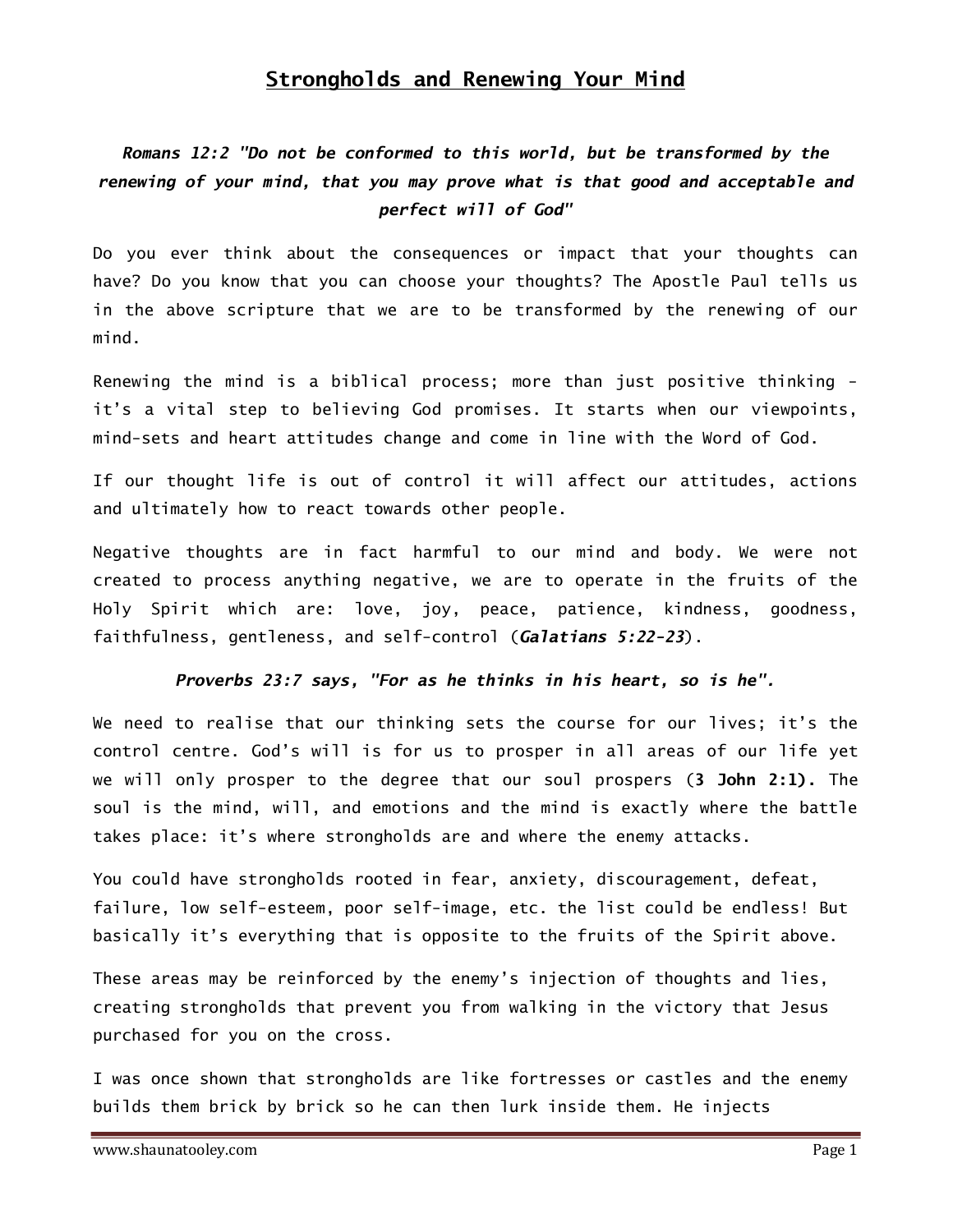thoughts and lies into our minds so he can oppress those he has deceived. And I believe each brick the enemy uses represents a thought process we have believed either about ourselves, our circumstances or situation etc. The worse thing about it is we actually believe his stinking lies and then curse ourselves in the process if we constantly speak them out!

The enemy is crafty. He conceals and hides so he isn't exposed and cast out. When the enemy whispers his toxic lies he is cunning, he doesn't make it obvious as he is the master deceiver, he prowls around making distractions, creating business for you, housework, chores etc. so you aren't focused, then thoughts that are always in the first person will run through your mind such as: 'I'm an accident' or 'I'm stupid' or 'I hate myself' or "I am such a failure" or "I will never be slim" "I will never make anything of myself" "they don't like me" "I look terrible" "I want to kill myself" etc.

These thoughts do not come from you; they come from the enemy who is evil. What he wants us to do is agree with those lies and come into agreement with them giving the enemy authority to torment us even more.

It's time we stopped allowing him to use our heads as a rubbish tip! I fell for them also – hook, line and sinker I swallowed the enemy's filthy lies and empowered him for such a long time. So now if a thought runs through my mind I say "I'm not partnering with that" and I rebuke it in Jesus name.

We need to realise that Satan doesn't have authority; he gave up any authority when as Lucifer he fell from Grace. But as Adam and Eve did in the Garden of Eden we also keep yielding our dominion and authority over to him when we believe his toxic lies or if we are blinded by his deception.

## 2 Corinthians 10:4 'For the weapons of our warfare are not carnal but mighty in God for pulling down strongholds'

We need to pull down these strongholds by replacing those lies with the Word of God. Hebrews 4:12 tells us the Word of God '.. is alive and active, sharper than any two-edged sword'. It's the only way to counteract the lies of the enemy. Jesus had to do exactly the same when He was led by the Holy Spirit into the wilderness in Matthew 4:1. The enemy came at him three times and three times Jesus had to quote scripture.

So, next time the lies or thoughts re-emerge, or even doubts, negativity and fear come knocking, we can use the word of God as a weapon of warfare and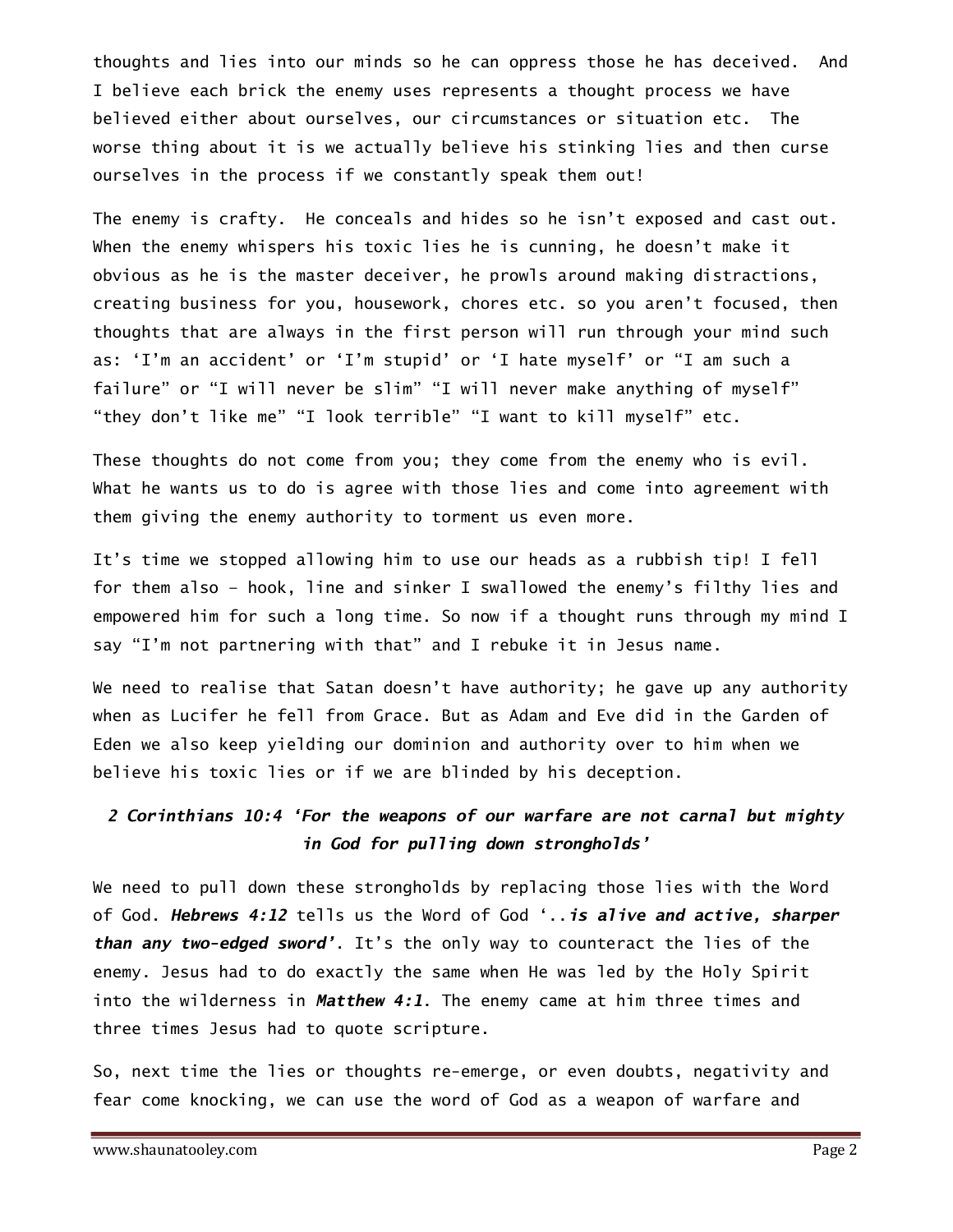replace the lies with God's truth. If you know you have anxiety then search for scriptures that deal with anxiety. The next time anxiety tries to come upon you, quote the word of God and tell it to be gone it will leave – it can't stay. You may have to do this 100 times a day initially but a day will come when you don't have to do it at all as you have complete freedom in that area!

You need to do the same thing with each thought and keep doing it till it affects you no more! Remember we demolish strongholds one thought process at a time, brick by brick. I would ask the Holy Spirit to alert you or give you a nudge when you need to spring into Spiritual Warfare mode and pull down those bricks! Each time the thoughts come use them as opportunities to pull those lies and strongholds down - not to give into them or believe them.

## 2 Tim. 1:7 'God did not give me a spirit of fear, but of power love and a sound mind'

Don't be fearful of your thoughts, nor should you allow them to rule you! You are instead to take them captive and make them obedient to Jesus Christ. For when you do, the strongholds will tumble down and only then will you experience freedom in that area! When I first started 'thinking on purpose', I was astonished at the thoughts that crept through my mind, slinking past so I wouldn't notice, but with God's Grace I did notice and have experienced so much personal freedom, with plenty more to come!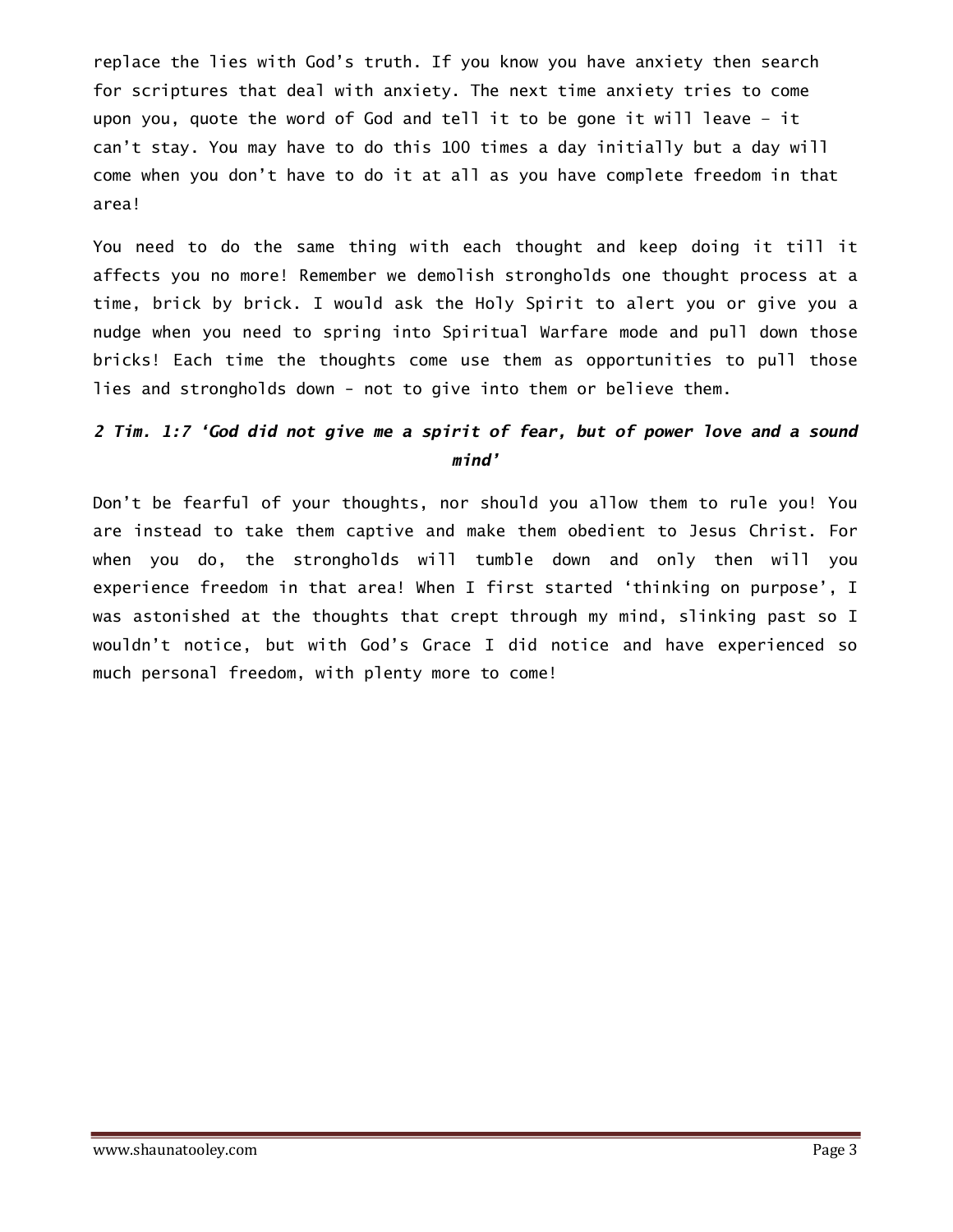#### **Prayer**

Father-God,

I want to walk in the freedom Jesus purchased for me on the cross so I choose today to take control over my thought life, I choose to take every thought captive from this moment on and I choose to make them all obedient to Jesus Christ.

Lord Jesus I ask that every stronghold will be pulled down and demolished so the enemy has no hold over me.

In the powerful name of Jesus Christ I choose to repent and renounce every hold sin has on my life especially those that have created strongholds in my mind:

I repent and renounce every: ungodly pattern of thinking, unholy attitude, unholy or lustful desire, ungodly belief, false belief, unbelief, wrong motivation, ungodly habits and behaviours and I pull down every stronghold associated with these things in the mighty name of Jesus Christ.

I repent and renounce all strongholds of fear, anxiety, discouragement, defeat, failure, low self-esteem, poor self-image, unforgiveness, resentment and anger in the mighty name of Jesus Christ.

In the name of Jesus, I renounce the effects of any word curses spoken to me, about me, against me, or by \_\_\_\_\_\_\_\_\_. And I forgive those who've said wrong words towards me and I release them into the freedom of my forgiveness.

I repent and renounce everything known, unknown and all that has come down the bloodline to me. I forgive them all and release them into the freedom of my forgiveness.

I break the yoke of bondage and all those strongholds that have imprisoned me – I declare Gods freedom over me.

I ask your forgiveness Lord for giving the enemy a foothold in my life and I renounce all of his control right now.

By the power of Jesus name, death, power and resurrection I break the power of the enemy over my life – no longer will I be a slave to his games, schemes or tactics.